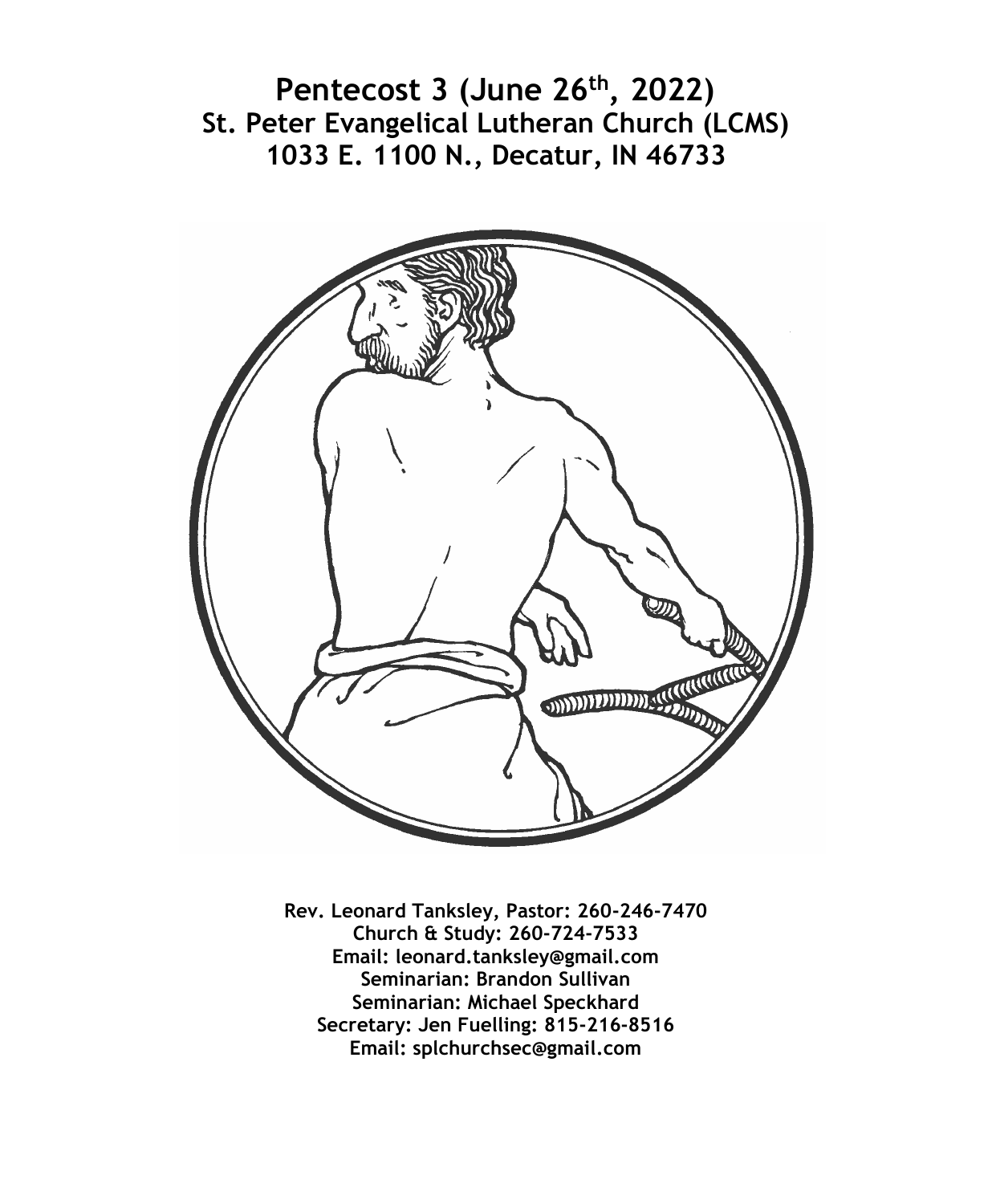## **Opening Hymn: 685 Let Us Ever Walk with Jesus**

*Stand*

*The sign of the cross may be made by all in remembrance of their Baptism.*

- **P** In the name of the Father and of the  $\pm$  Son and of the Holy Spirit.
- C **Amen.**
- P Beloved in the Lord! Let us draw near with a true heart and confess our sins unto God our Father, beseeching Him in the name of our Lord Jesus Christ to grant us forgiveness.
- P Our help is in the name of the Lord,
- C **who made heaven and earth.**
- P I said, I will confess my transgressions unto the Lord,
- C **and You forgave the iniquity of my sin.**
- P O almighty God, merciful Father,
- C **I, a poor, miserable sinner, confess unto You all my sins and iniquities with which I have ever offended You and justly deserved Your temporal and eternal punishment. But I am heartily sorry for them and sincerely repent of them, and I pray You of Your boundless mercy and for the sake of the holy, innocent, bitter sufferings and death of Your beloved Son, Jesus Christ, to be gracious and merciful to me, a poor, sinful being.**
- P Upon this your confession, I, by virtue of my office, as a called and ordained servant of the Word, announce the grace of God unto all of you, and in the stead and by the command of my Lord Jesus Christ I forgive you all your sins in the name of the Father and of the  $\pm$  Son and of the Holy Spirit.
- C **Amen.**

## **Introit**

Show us your steadfast love, | O LORD,\*

and grant us your sal- | vation.

**Let me hear what God the** | **LORD will speak,**\*

**for he will speak peace to his people, to his saints; but let them not turn back to** | **folly.**

Surely his salvation is near to those who  $\parallel$  fear him,\*

that glory may dwell | in our land.

**Steadfast love and faith-** | **fulness meet;**\*

**righteousness and peace kiss each** | **other.**

Righteousness will go be- $|$  fore him\*

and make his foot- | steps a way.

**Glory be to the Father and** | **to the Son**\*

**and to the Holy** | **Spirit;**

**as it was in the be-** | **ginning,**\*

**is now, and will be forever.** | **Amen.**

Show us your steadfast love, | O LORD,\*

and grant us your sal- | vation.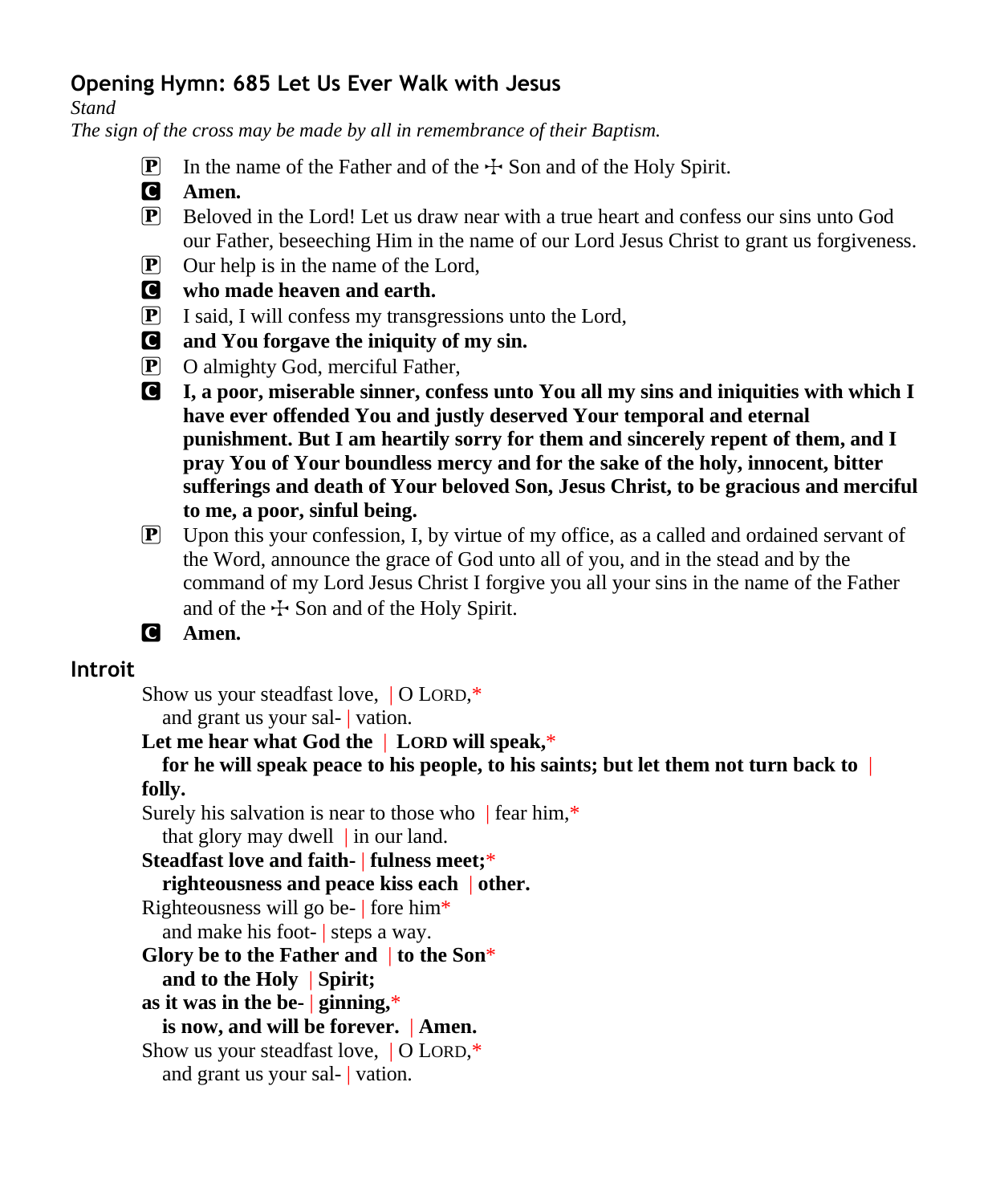C **Lord, have mercy upon us. Christ, have mercy upon us. Lord, have mercy upon us.**

## **Gloria in Excelsis** *LSB 187*

 $\boxed{\mathbf{P}}$  Glory be to God on high:

C **and on earth peace, goodwill toward men. We praise Thee, we bless Thee, we worship Thee, we glorify Thee, we give thanks to Thee, for Thy great glory. O Lord God, heav'nly King, God the Father Almighty. O Lord, the only-begotten Son, Jesus Christ; O Lord God, Lamb of God, Son of the Father, that takest away the sin of the world, have mercy upon us. Thou that takest away the sin of the world, receive our prayer. Thou that sittest at the right hand of God the Father, have mercy upon us. For Thou only art holy; Thou only art the Lord. Thou only, O Christ, with the Holy Ghost, art most high in the glory of God the Father. Amen.**

## **Salutation and Collect of the Day**

- $\mathbf{P}$  The Lord be with you.
- C **And with thy spirit.**
- $\left| \mathbf{P} \right|$  Let us pray.

Lord of all power and might, author and giver of all good things, graft into our hearts the love of Your name and nourish us with all goodness that we may love and serve our neighbor; through Jesus Christ, Your Son, our Lord, who lives and reigns with You and the Holy Spirit, one God, now and forever.

## C **Amen.**

### *Sit*

## **Old Testament Reading** *1 Kings 19:9b–21*

Behold, the word of the LORD came to [Elijah], and he said to him, "What are you doing here, Elijah?" <sup>10</sup>He said, "I have been very jealous for the LORD, the God of hosts. For the people of Israel have forsaken your covenant, thrown down your altars, and killed your prophets with the sword, and I, even I only, am left, and they seek my life, to take it away." <sup>11</sup>And he said, "Go out and stand on the mount before the LORD." And behold, the LORD passed by, and a great and strong wind tore the mountains and broke in pieces the rocks before the LORD, but the LORD was not in the wind. And after the wind an earthquake, but the LORD was not in the earthquake. <sup>12</sup>And after the earthquake a fire, but the LORD was not in the fire. And after the fire the sound of a low whisper.  $^{13}$ And when Elijah heard it, he wrapped his face in his cloak and went out and stood at the entrance of the cave. And behold, there came a voice to him and said, "What are you doing here, Elijah?" <sup>14</sup>He said, "I have been very jealous for the LORD, the God of hosts. For the people of Israel have forsaken your covenant, thrown down your altars, and killed your prophets with the sword, and I, even I only, am left, and they seek my life, to take it away." <sup>15</sup>And the LORD said to him, "Go, return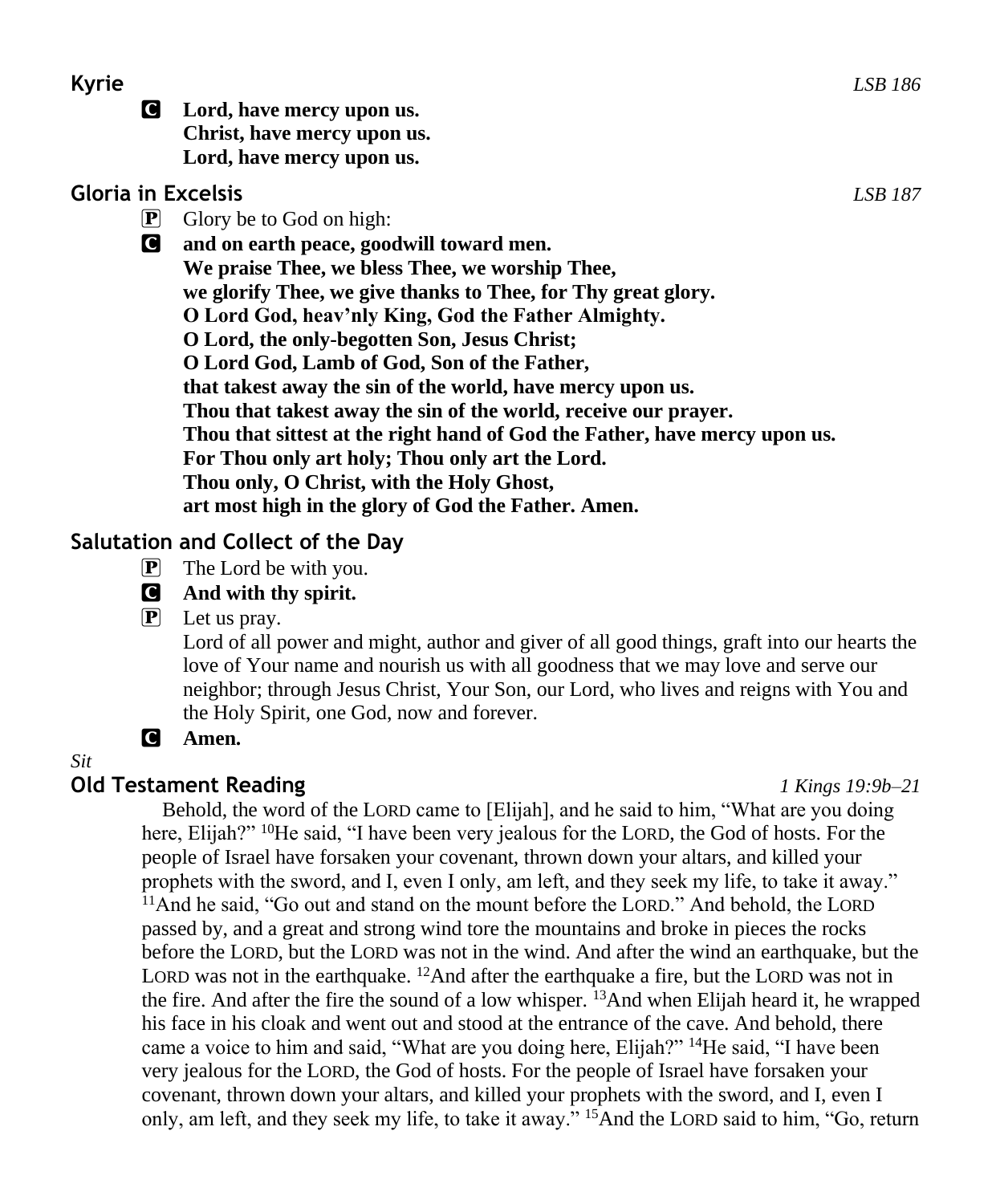on your way to the wilderness of Damascus. And when you arrive, you shall anoint Hazael to be king over Syria. <sup>16</sup>And Jehu the son of Nimshi you shall anoint to be king over Israel, and Elisha the son of Shaphat of Abel-meholah you shall anoint to be prophet in your place. <sup>17</sup>And the one who escapes from the sword of Hazael shall Jehu put to death, and the one who escapes from the sword of Jehu shall Elisha put to death.  $^{18}$ Yet I will leave seven thousand in Israel, all the knees that have not bowed to Baal, and every mouth that has not kissed him."

<sup>19</sup>So he departed from there and found Elisha the son of Shaphat, who was plowing with twelve yoke of oxen in front of him, and he was with the twelfth. Elijah passed by him and cast his cloak upon him. <sup>20</sup>And he left the oxen and ran after Elijah and said, "Let me kiss my father and my mother, and then I will follow you." And he said to him, "Go back again, for what have I done to you?" <sup>21</sup>And he returned from following him and took the yoke of oxen and sacrificed them and boiled their flesh with the yokes of the oxen and gave it to the people, and they ate. Then he arose and went after Elijah and assisted him.

 $\overline{A}$  This is the Word of the Lord.

#### C **Thanks be to God.**

## **Epistle** *Galatians 5:1, 13–25*

<sup>1</sup>For freedom Christ has set us free; stand firm therefore, and do not submit again to a yoke of slavery. . . .

 $13$ For you were called to freedom, brothers. Only do not use your freedom as an opportunity for the flesh, but through love serve one another.  $14$ For the whole law is fulfilled in one word: "You shall love your neighbor as yourself."  $^{15}$ But if you bite and devour one another, watch out that you are not consumed by one another.

<sup>16</sup>But I say, walk by the Spirit, and you will not gratify the desires of the flesh. <sup>17</sup>For the desires of the flesh are against the Spirit, and the desires of the Spirit are against the flesh, for these are opposed to each other, to keep you from doing the things you want to do.  $^{18}$ But if you are led by the Spirit, you are not under the law.  $\frac{19}{2}$ Now the works of the flesh are evident: sexual immorality, impurity, sensuality,  $^{20}$ idolatry, sorcery, enmity, strife, jealousy, fits of anger, rivalries, dissensions, divisions, <sup>21</sup>envy, drunkenness, orgies, and things like these. I warn you, as I warned you before, that those who do such things will not inherit the kingdom of God.  $^{22}$ But the fruit of the Spirit is love, joy, peace, patience, kindness, goodness, faithfulness,  $^{23}$ gentleness, self-control; against such things there is no law.  $^{24}$ And those who belong to Christ Jesus have crucified the flesh with its passions and desires.

<sup>25</sup>If we live by the Spirit, let us also walk by the Spirit.

A This is the Word of the Lord.

## C **Thanks be to God.**

## *Stand*

### C **Alleluia. Alleluia. Alleluia.**

### **Holy Gospel** *Luke 9:51–62*

P The Holy Gospel according to St. Luke, the ninth chapter.

### **G** Glory be to Thee, O Lord.

<sup>51</sup>When the days drew near for [Jesus] to be taken up, he set his face to go to Jerusalem. 52And he sent messengers ahead of him, who went and entered a village of the Samaritans, to

**Alleluia** *LSB 190*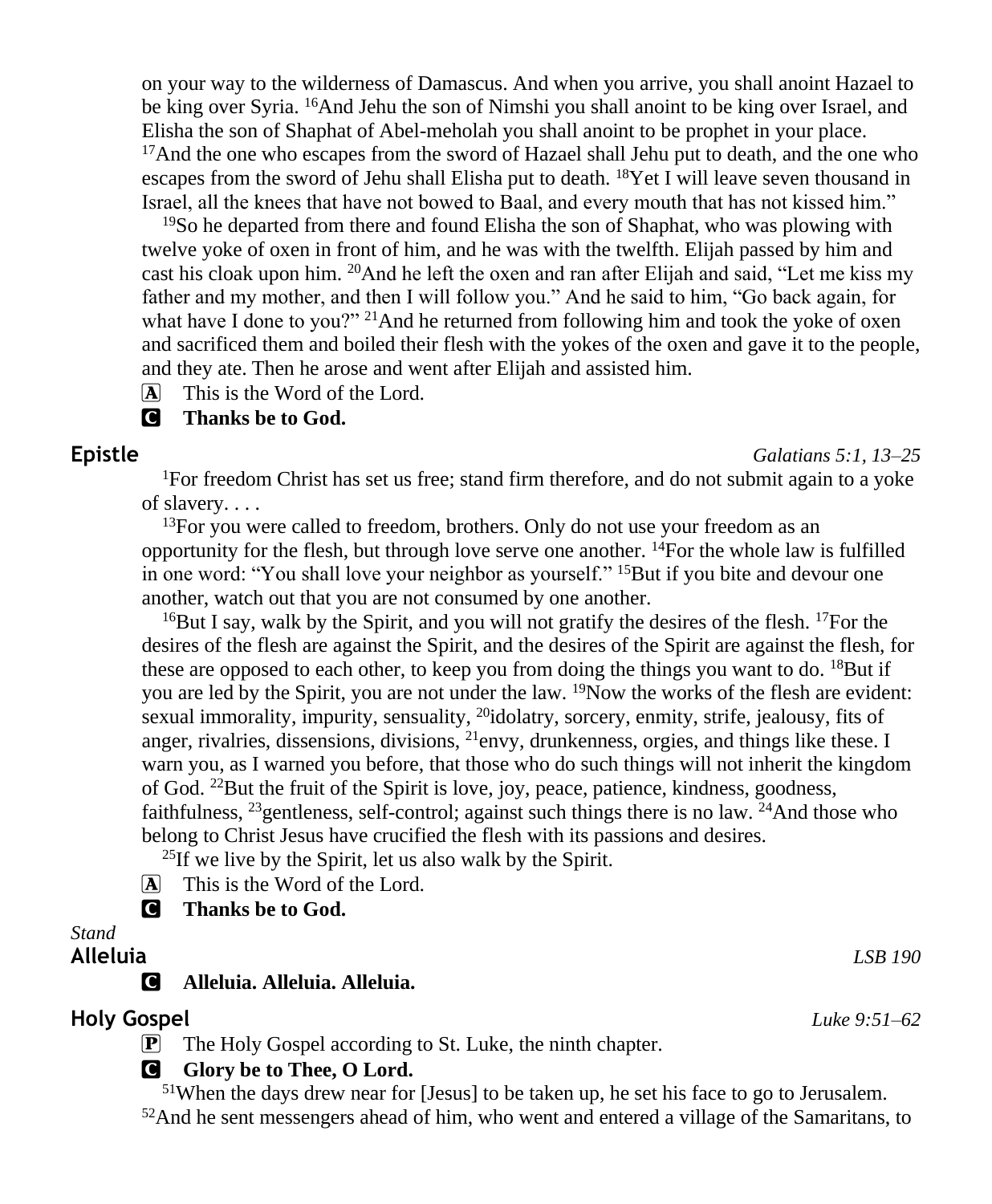make preparations for him. <sup>53</sup>But the people did not receive him, because his face was set toward Jerusalem. <sup>54</sup>And when his disciples James and John saw it, they said, "Lord, do you want us to tell fire to come down from heaven and consume them?" <sup>55</sup>But he turned and rebuked them. <sup>56</sup>And they went on to another village.

<sup>57</sup>As they were going along the road, someone said to him, "I will follow you wherever you go." <sup>58</sup>And Jesus said to him, "Foxes have holes, and birds of the air have nests, but the Son of Man has nowhere to lay his head." <sup>59</sup>To another he said, "Follow me." But he said, "Lord, let me first go and bury my father." <sup>60</sup>And Jesus said to him, "Leave the dead to bury their own dead. But as for you, go and proclaim the kingdom of God." <sup>61</sup>Yet another said, "I will follow you, Lord, but let me first say farewell to those at my home." <sup>62</sup>Jesus said to him, "No one who puts his hand to the plow and looks back is fit for the kingdom of God."

P This is the Gospel of the Lord.

C **Praise be to Thee, O Christ.**

## **Apostles' Creed**

C **I believe in God, the Father Almighty, maker of heaven and earth.**

> **And in Jesus Christ, His only Son, our Lord, who was conceived by the Holy Spirit, born of the virgin Mary, suffered under Pontius Pilate, was crucified, died and was buried. He descended into hell. The third day He rose again from the dead. He ascended into heaven and sits at the right hand of God the Father Almighty. From thence He will come to judge the living and the dead.**

**I believe in the Holy Spirit,**

 **the holy Christian Church, the communion of saints, the forgiveness of sins, the resurrection of the body,** and the life  $\div$  everlasting. Amen.

#### *Sit*

**Hymn of the Day: 688 "Come, Follow Me," the Savior Spake**

## **Sermon**

# *Stand*

**Offertory** *LSB 192*

C **Create in me a clean heart, O God, and renew a right spirit within me. Cast me not away from Thy presence, and take not Thy Holy Spirit from me. Restore unto me the joy of Thy salvation, and uphold me with Thy free spirit. Amen.**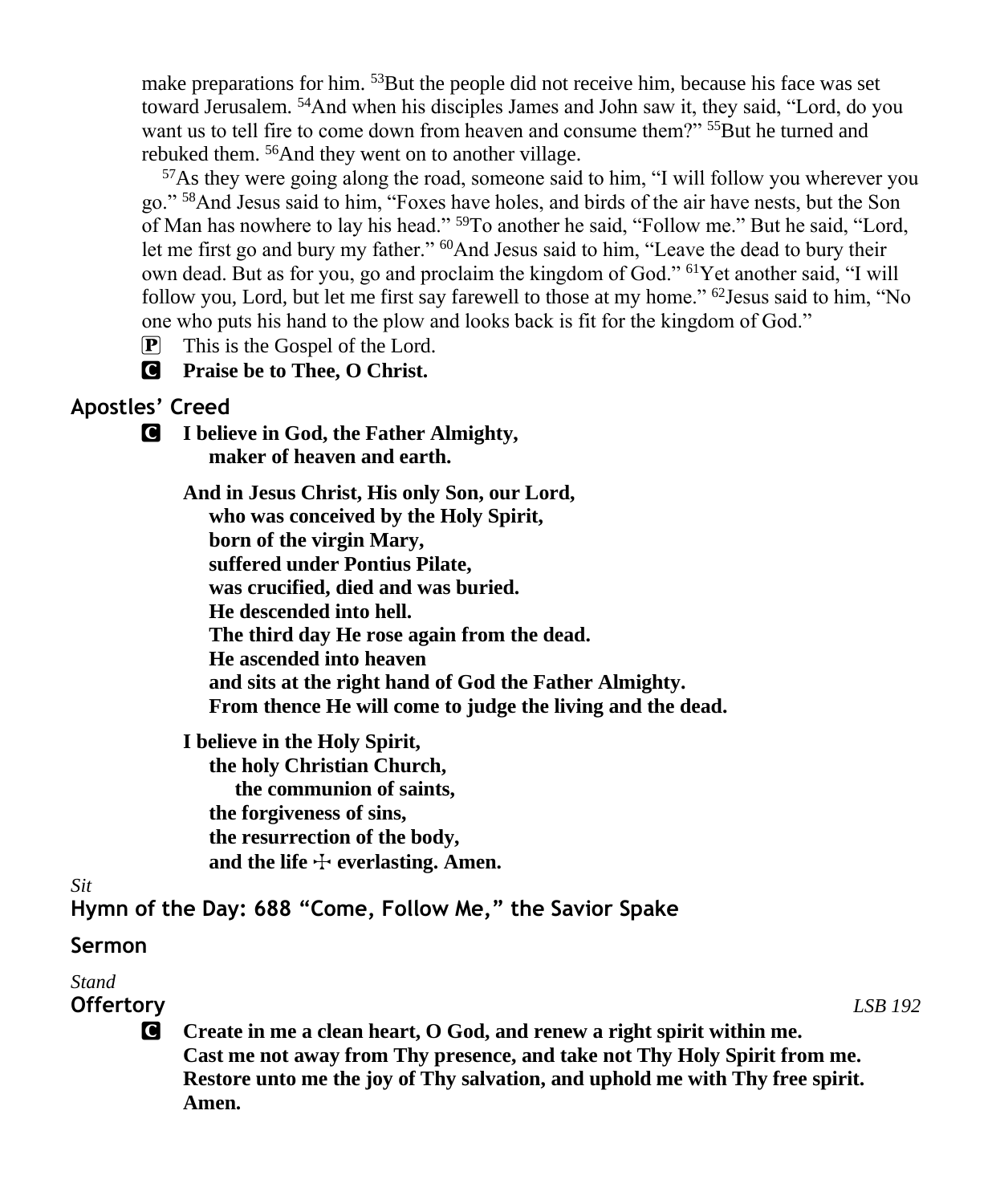## **Prayer of the Church**

P Let us pray for the whole Church of God in Christ Jesus and for all people according to their needs.

God of our salvation, when Your Son set His face to go to Jerusalem and the cross, His zeal would not be deterred. Grant us to pray with the same fervor and boldness, trusting that You hear us for the sake of the Son of Man. Lord, in Your mercy,

## C **hear our prayer.**

P God of the Church, You give pastors and church workers to proclaim Your steadfast love, to announce freedom from the yoke of slavery to sin, and to point all toward the cross of Christ. Bless their faithful work, that their labor in the Lord may never be in vain. Lord, in Your mercy,

### C **hear our prayer.**

P God of compassion, You established the family to be a place of protection and growth. Grant that our homes would never become a stumbling block to the kingdom of God, but that they would serve to foster within us the fruit of the Spirit. Lord, in Your mercy,

## C **hear our prayer.**

P God of all power and might, to You belong the kingdom and the glory forever. Give insight and wisdom to our president, governor, legislature and magistrates. Direct them to punish evildoers, reward the righteous and strive for peace. Grant that Christians may live quiet and peaceable lives. Lord, in Your mercy,

### C **hear our prayer.**

P God of refuge, Your salvation draws near to all who trust in You. Grant peace to Your people, and show us Your salvation. Hear our petitions for healing, strength and comfort for

 Charlie Crosby Kay Brown (Sister of Dave and Lynn Matthews) for strength as she receives therapy Cathy Runyon (Sister of Brenda Wolf and Becky Fuelling) Helene Hegerfeld (Mother of Brenda Scherer) Joyce Kenny (Cousin of Brenda Wolf and Becky Fuelling) Ron Franz for strength and healing Della Hormann (Mother of Karen Franz) Lynn and Lori Matthews Troy Stults (Son of Andy and Brenda Wolf) Eldora Fuelling Andy Buuck (Nephew of Suzann Rekeweg) Tammy Dahling (wife of the Rev. D. Dahling) as she undergoes chemotherapy Shirley Buuck (sister-in-law- to Suzann Rekeweg) for strength and healing Suzy Fuelling as she recovers from a hip replacement Larry Hockemeyer (Father of Lori Conrad)

and all for whom we pray. Be near them as the refuge of the weary and the God who preserves His people. Lord, in Your mercy,

## C **hear our prayer.**

P God of holiness, in this heavenly food and drink, You graft into our hearts the love of Your name. As You create new hearts within us, bless us with the fruit of the Spirit, that our love for You might be expressed for our neighbor's good. Lord, in Your mercy,

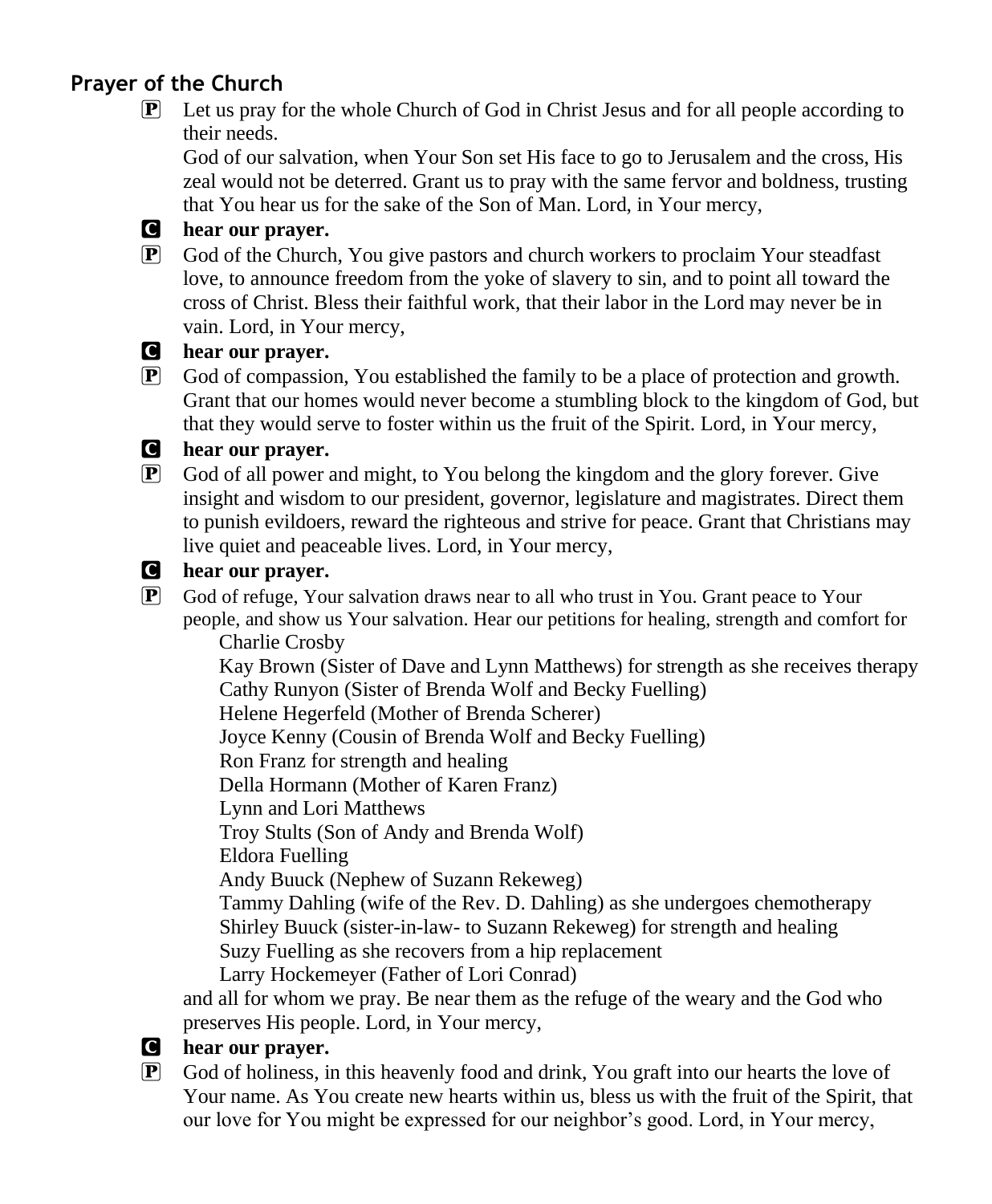### C **hear our prayer.**

P God of our Lord Jesus Christ, grant that the whole Church might fix her eyes on Him. Teach us the way of the cross. Remove hindrances and distractions. Do not let the freedom we have in the Gospel become an excuse for sin and vice, but an opportunity for love and service. Lord, in Your mercy,



## C **hear our prayer.**

- P Into Your hands, O Lord, we commend all for whom we pray, trusting in Your mercy; through Jesus Christ, our Lord.
- C **Amen.**

## **Lord's Prayer** *LSB 162*

- P Lord, remember us in Your kingdom and teach us to pray:
- C **Our Father who art in heaven,**

 **hallowed be Thy name,**

 **Thy kingdom come,**

 **Thy will be done on earth**

 **as it is in heaven;**

 **give us this day our daily bread;**

 **and forgive us our trespasses**

 **as we forgive those**

 **who trespass against us;**

 **and lead us not into temptation,**

 **but deliver us from evil.**

**For Thine is the kingdom**

 **and the power and the glory**

 **forever and ever. Amen.**

## **Collect for the Word**

P Blessed Lord, You have caused all Holy Scriptures to be written for our learning. Grant that we may so hear them, read, mark, learn, and inwardly digest them that, by patience and comfort of Your holy Word, we may embrace and ever hold fast the blessed hope of everlasting life; through Jesus Christ, our Lord.

C **Amen.**

**Hymn to Depart: 712 Seek Ye First**

**In His Service Today: Preacher:** The Rev. Leonard Tanksley **Organist:** Mrs. Vickie Hammond **Deacons:** Bruce Scherer (Head), Joe Werling, Matt Braun, Fred M. Fuelling **Elders:** John Fuelling (Head), Andy Wolf, Rod Busick, Jim Fuelling